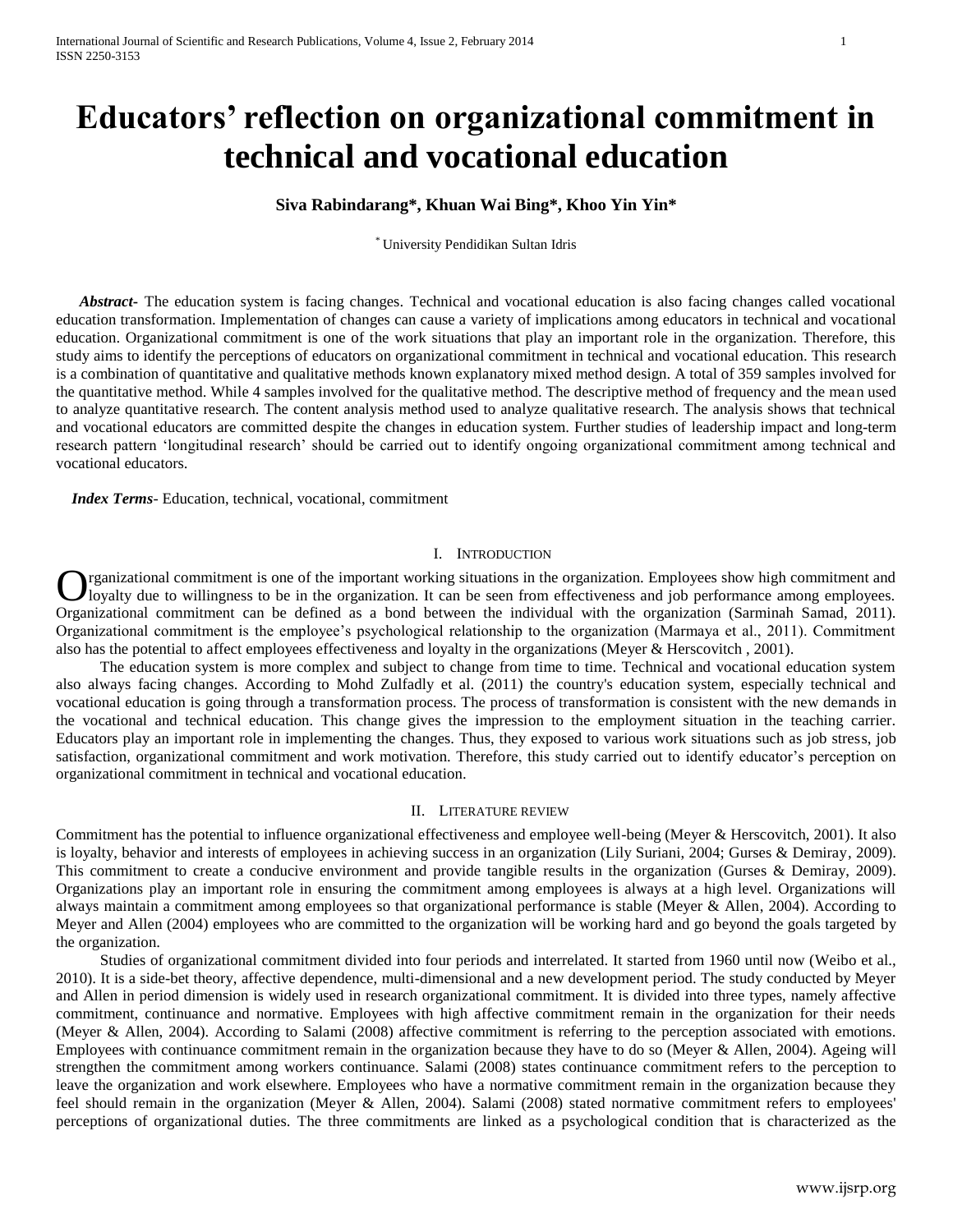Table 1

relationship between the employee and the organization. It will have implications to the decision to stay or not in the organization (Ugboro , 2006) .

Changes in the education system causes by the policies and context (Bolivar-Botia & Bolivar-Ruano, 2011; Muhammad Faizal et al., 2011). These changes are inevitable as demand is increasing. With this, the educator's role increase to ensure that changes in the education system runs smoothly. The education system in Malaysia is undergoing a radical transformation began around the year 1990's (Habib, 2008). Technical and vocational education had undergone changes because it is one of the national transformation agenda that will increase national income (Mohd Izyan et al., 2012). The challenges of technical and vocational education changes, pursuit all parties involved in organization to work together (Nurul et al., 2011). These changes cause a variety of reactions and work situations existence within the organization. The work situations that often discussed are job satisfaction, motivation, job stress and organizational commitment. These work situations can lead to success or not. Therefore, educators should committed and loyal to the organization for facing changes in the technical and vocational education. It will ensure that current changes in technical and vocational transformation succeed and achieve targeted goals.

## III. RESEARCH QUESTIONS

The overall purpose of the study was to identify the level and perception of educators on commitment organization in technical and vocational education. Thus, the study designed to gather deep insight into the nature of educator's reflection on organizational commitment. The three research questions guiding this study were:

- (1) What is the level of organizational commitment of educators in technical and vocational education?
- (2) What is the reflection of educators on organizational commitment in technical and vocational education?

## IV. METHODOLOGY

The design of the study is explanatory mixed method; combining quantitative and qualitative methods. Questionnaires used for quantitative studies. The interview conducted for the qualitative study using seven semi-structured questions. A total of 359 samples consisting vocational educators used for quantitative studies. Simple random sampling method used for the quantitative sampling. While 4 vocational educators selected using purposive sampling for qualitative research. Purposive sampling method used for sampling qualitative research. Purposive sampling used for qualitative research because the selected sample should have at least one year experience in teaching vocational subjects.

This study conducted by using organizational commitment scale adapted from Meyer and Allen (2004). Organizational commitment instrument also consists three dimensions; affective, continuance and normative. Reliability of the organizational commitment instrument in this study was 0.80. This shows the instruments used in this study has a high reliability index.

## V. ANALYSIS AND FINDINGS

There were 165 (46%) male respondents and 194 (54%) female respondents participated in the research. The summary of the results of the study showing frequencies and percentage of gender, marital status, age and educational qualification (table 1).

| Respondents Profile              |                |         |  |  |
|----------------------------------|----------------|---------|--|--|
| Variables                        | Frequency      | Percent |  |  |
| Gender                           |                |         |  |  |
| Male                             | 165            | 46.0    |  |  |
| Female                           | 194            | 54.0    |  |  |
| <b>Marital Status</b>            |                |         |  |  |
| Single                           | 53             | 14.7    |  |  |
| Married                          | 306            | 85.3    |  |  |
| Age                              |                |         |  |  |
| < 25                             | $\overline{7}$ | 1.9     |  |  |
| $26 - 30$                        | 47             | 13.0    |  |  |
| $31 - 35$                        | 55             | 15.3    |  |  |
| $35 - 40$                        | 63             | 17.5    |  |  |
| $41 - 45$                        | 63             | 17.5    |  |  |
| $46 - 50$                        | 74             | 20.6    |  |  |
| $51 - 55$                        | 39             | 10.9    |  |  |
| $55 - 60$                        | 11             | 3.1     |  |  |
| <b>Educational Qualification</b> |                |         |  |  |
| SPM/MCE/SPMV                     | 4              | 1.1     |  |  |
| STPM/STP                         | $\mathbf{1}$   | 0.3     |  |  |
| Diploma                          | 5              | 1.4     |  |  |
| <b>Bachelor</b>                  | 312            | 86.9    |  |  |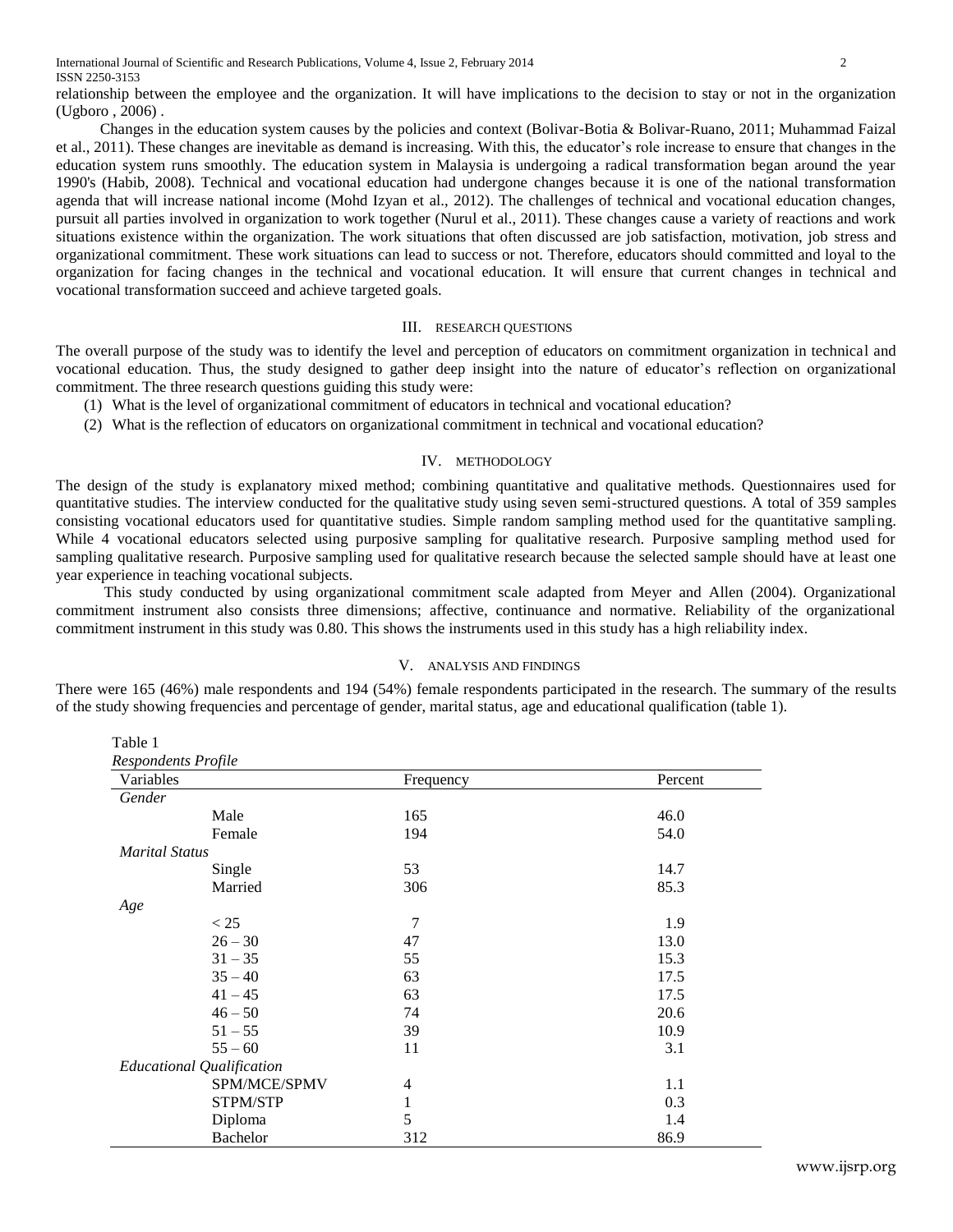| International Journal of Scientific and Research Publications, Volume 4, Issue 2, February 2014 |    |      |  |  |
|-------------------------------------------------------------------------------------------------|----|------|--|--|
| ISSN 2250-3153                                                                                  |    |      |  |  |
| <b>Masters</b>                                                                                  | 36 | 10.0 |  |  |

1

## *Research Question 1 – Descriptive Analysis*

PhD

Descriptive statistics of the organizational commitment variables reported in table 2. The means range of the three dimension of organizational commitment is from 3.49 to 3.69. The overall mean for organizational commitment is 3.59. It shows that the organizational commitment in technical and vocational education in moderately high level. Standard deviations are close to one, which is at an acceptable level.

## Table 2

*Descriptive for Organizational Commitment*

| Dimension & Variable        | Mean | <b>Standard Deviation</b> |
|-----------------------------|------|---------------------------|
| <b>Affective Commitment</b> | 3.69 | 0.94                      |
| Continuous Commitment       | 3.49 | 0.93                      |
| Normative commitment        | 3.60 | 0.86                      |
| ORGANIZATIONAL COMMITMENT   | 3.59 | 0.91                      |

## *Research Question 2 – Content Analysis*

There are three main categories in organizational commitment: the involvement of affective commitment, desire of continuance commitment and the loyalty of normative commitment.

## According to respondents V1;

*" ... My job is teaching. We guide and we teach our students to make them into a useful man to religion, nation-building".*

This view clearly shows that respondents V1 have a high desire to educate students. The aim is not only to be successful in the exam but also to create a talented student. This indicates the respondent is committed to his career so he wants his students to succeed and become a useful man.

## According to respondents V2;

*" ... I manage classes and manage the daily lesson plan. I am also a warden who must manage the hostels. I'm very, very dedicated to work and I feel comfortable with my job."*

Respondents V2 view showed that he have a desire to perform a variety of jobs within the organization. In fact, statements that is very dedicated to his work shows that he has a high desire within the organization. This shows that he is very committed to his career.

According to respondents V3; *" ... Still loyal to the organization".*

V3 respondent's statement shows he is very loyal to the organization. It is also related to his experience and age. With the high experience and increasing age is also an aspect that increases the commitment to the continuation of the organization.

## According to respondents V4;

*" ... The task exchanged and rotated, so give me the opportunity to gain work experience".*

Contrary to the views of respondents, V4 although routine works always changed and rotated but he remained loyal to the organization. He felt that this system could improve and give him the opportunity to gain more work experience. This shows that respondents V4 is a faithful educator's in the organization

The results showed there are similarities in quantitative method and qualitative method. Findings in quantitative method strength with qualitative method as proposed in explanatory mixed method design. This indicates that educators in technical and vocational education are committed to their job.

The education system is becoming a complex and undergone significant change with the changes of times Work situations in the organization can influence the organization effectiveness. High motivation and commitment in organizations is one of the important work situations to solve complex problems in the organization (May-Chiun et al., 2009). Thus, organizational commitment plays important role in organization.

According to Fletcher (2007) level of commitment is moderately high mean score of 3.67. This assertion is supported by research conducted by Addae and his colleagues of the level of commitment is at a medium level with the mean score 3.51 affective commitment, 3.58 continuance commitment and 3.17 normative commitment. Referring previous studies, the level of organizational commitment is to be at moderately high. Along with this study, the level of organizational commitment is also at a moderately high level. Although educator is in technical and vocational education facing transformation but they are still committed with their carrier.

0.3